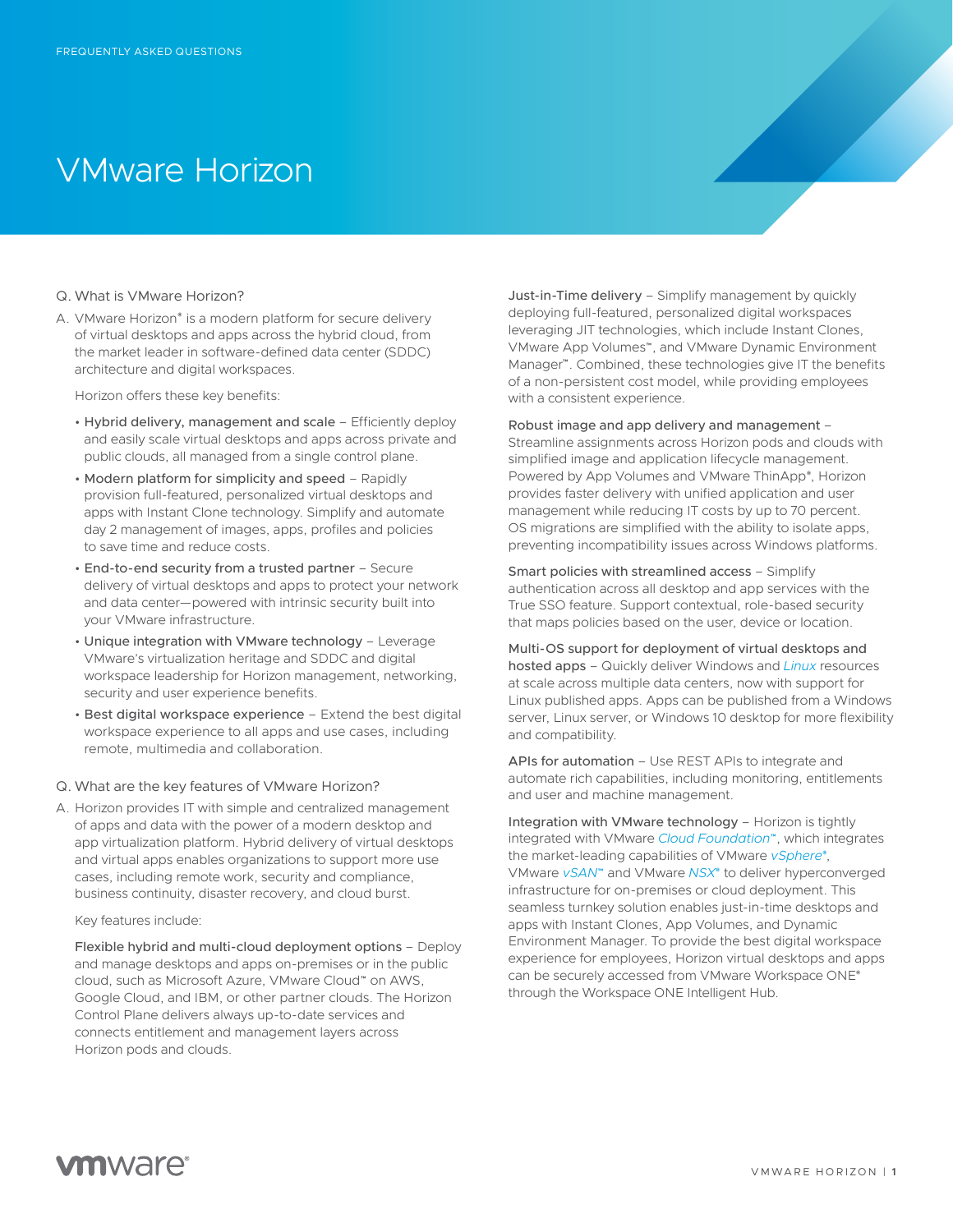End-to-end secure virtual workspace – Establish and verify access with optional multifactor authentication to virtual desktops and apps with VMware Workspace ONE Access integration. Support for VMware NSX *[Advanced Load](https://avinetworks.com/vmware-horizon/)  [Balancer](https://avinetworks.com/vmware-horizon/)*™ (Avi Networks) and VMware SD-WAN by *[Velocloud](https://www.velocloud.com/)*® further enhances Horizon security and user experience in any data center or cloud.

Blast Extreme performance – Deliver an immersive, featurerich user experience across devices, locations, media and network connections with the Blast display protocol. Bring secure, workstation-class performance and rich 2D and 3D graphics from the cloud to remote and mobile workers. Enable more use cases in media and entertainment with integration and support for high-end graphics and multimedia using Horizon and NVIDIA, Intel and AMD.

Optimized experience with unified communication and collaboration – Achieve a better user experience and increase productivity with optimized audio and video support for Microsoft Teams, Zoom, Cisco WebEx, and other communication and collaboration tools. Session collaboration lets multiple users view and modify the same desktop in real time.

## Q. What's new with Horizon 8?

A. Horizon 8 introduces flexible deployment options and hybrid and multi-cloud capabilities that enable organizations to take advantage of the cloud. Continuously updated management services in the Horizon Control Plane let organizations unify management and entitlement across Horizon pods in different data centers and clouds.

The updated Horizon platform includes:

- Cloud platform support for the native VMware stack, including:
- Horizon on Azure VMware Solution (AVS)
- Horizon on Google Cloud VMware Engine (GCVE)
- Horizon on VMware Cloud™ on Dell EMC
- Instant Clone Smart Provisioning removes the requirement for a parent VM, helping reduce costs by increasing the desktop-per-host consolidation ratio
- REST APIs to enable automation and orchestration of Horizon administration functions
- An optimized VDI experience with popular collaboration tools, including Microsoft Teams
- Linux-hosted apps to leverage Linux OS and reduce costs
- Improved smart profile policies with Dynamic Environment Manager
- Digital watermarking capabilities for data auditing and privacy perseverance
- High-resolution 8K display support for a better experience with modern display technology

See the release notes for more information. We are using a new year-month convention to refer to Horizon releases. For example, this version is named Horizon 2006 for the year 2020 and the month of June as the build release date.

## Deployment Options

### Q. What deployment options are available for Horizon?

- A. Horizon has many different deployment options that extend across public and private clouds. The deployment options include on-premises, Microsoft Azure, VMware Cloud on AWS, Google Cloud VMware Engine, Azure VMware Solution, Oracle Cloud, IBM Cloud, and many other partner clouds. VMware Cloud on Dell EMC and Dell Technologies Cloud are additional on-premises deployment options.
- Q. How can customers leverage Horizon hybrid or multi-cloud capabilities?
- A. The Horizon Control Plane unifies and simplifies management across pods, addressing key challenges such as image, application, monitoring and lifecycle management. A global entitlement layer connects Horizon pods, letting end users access their desktop in any connected pod or cloud. These features, coupled with real-time desktop and application delivery and consistent end-to-end security, address key hybrid use cases, such as remote work for distributed workers, disaster recovery, high availability, and cloud burst.

### Q. What is VMware Horizon Cloud Service?

A. Horizon Cloud Service is a VMware-managed virtual desktop and application solution based on desktop as a service. It delivers feature-rich virtual desktops and applications using a purpose-built cloud platform that is scalable across multiple deployment options, including fully managed infrastructure from VMware and public cloud infrastructure from Microsoft Azure or IBM Cloud. The service supports a cloud-scale architecture that makes it easy to deliver virtualized Windows desktops and applications to any device anytime.

Horizon Cloud on Microsoft Azure gives organizations the ability to connect their own instance of Microsoft Azure to the intuitive Horizon Control Plane, creating a secure, comprehensive cloud-hosted solution for delivering virtualized Windows applications and desktops. The solution brings VMware virtual applications and desktops to Microsoft Azure global data center regions, while offering customers all the benefits of Horizon Cloud, including automated service updates and an intuitive management interface.

## **vm**ware<sup>®</sup>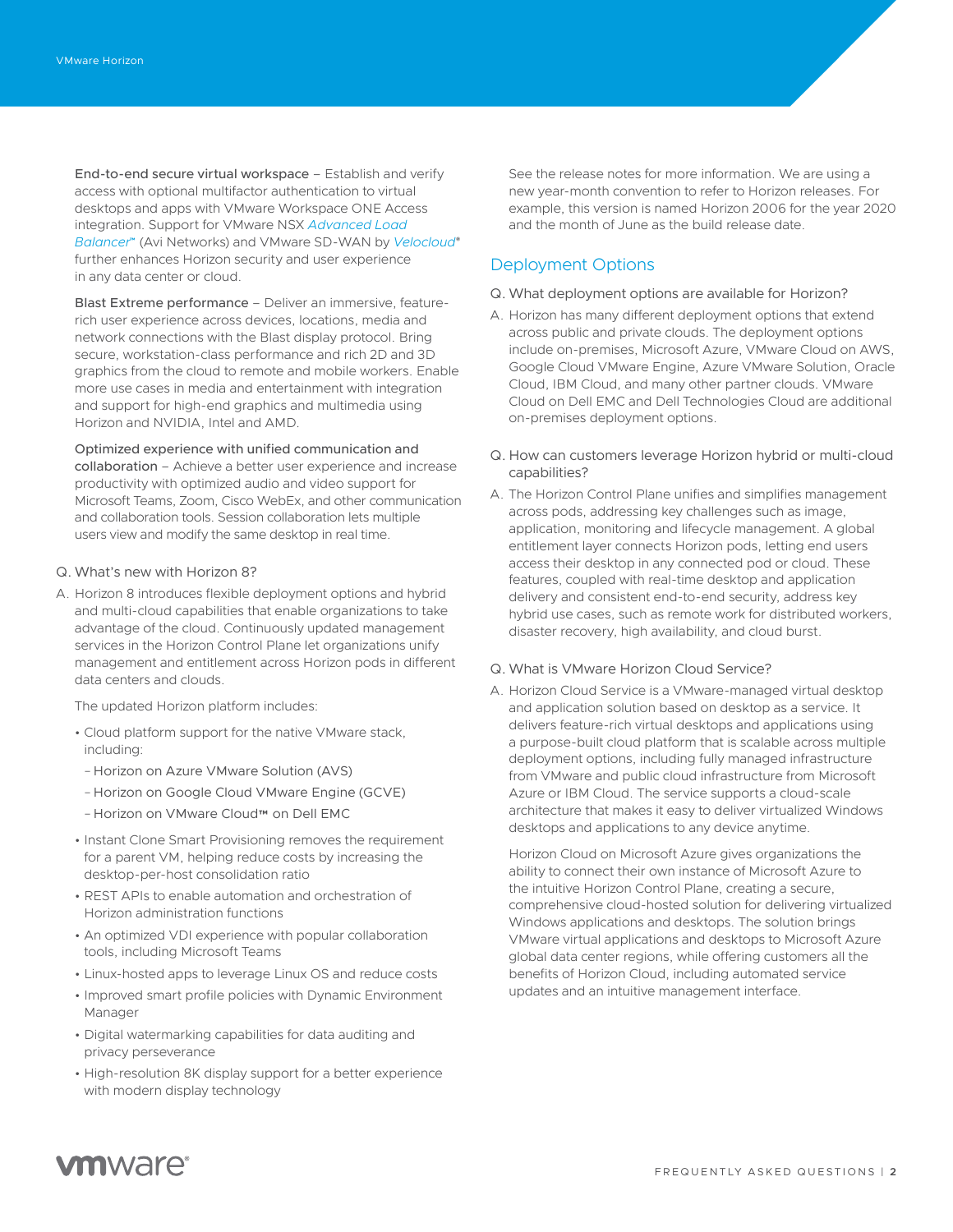- Q. Is there a managed service option for Horizon?
- A. Yes, managed service options are available.

The VMware Horizon Cloud Service delivers feature-rich virtual desktops and applications using a purpose-built cloud platform that is scalable across multiple deployment options, including public cloud infrastructure from Microsoft Azure and fully managed infrastructure from VMware (on IBM Cloud). The service supports a cloud-scale architecture that makes it easy to deliver virtualized Windows desktops and applications to any device anytime. And with a flexible subscription model, organizations can easily get up and running and scale quickly.

In addition, partners in the *[VMware Cloud Provider Program](https://www.vmware.com/partners/service-provider.html)* offer an array of managed services from installation to full desktop-as-a-service options with Horizon.

## Q. What is Horizon Apps?

- A. *[Horizon Apps](https://www.vmware.com/products/horizon-apps.html)* is a packaging offer that securely delivers and manages published Remote Desktop Services (RDS) apps, including session-based desktops. Its tools and features simplify management and provide a great user experience. It is offered in two editions: Standard and Advanced. Horizon Apps Advanced further streamlines app management with just-in-time app delivery powered by VMware Instant Clone technology, and uses VMware App Volumes to reduce the number of required images to manage.
- Q. What is the difference between Horizon and Horizon Apps?
- A. Both Horizon and Horizon Apps offer reliable and secure published RDS application delivery and management that include session-based desktops. Horizon additionally provides virtual desktops, which deliver a highly reliable, high-performance, personalized desktop. Session-based desktops are sufficient when high performance, reliability and personalization are not critical.

## Supporting Features

- Q. What management services are available from the Horizon Control Plane?
- A. The Horizon Control Plane delivers management services that address the toughest IT management challenges.
	- Image management Streamlined rollout of updates and assignments across on-premises pods with marker technology and centralized image repository (hybrid and multi-cloud support coming soon)
	- Application management Real-time application delivery with streamlined assignments and management of the entire application lifecycle, from packaging to updating and retirement
- Monitoring Visibility of capacity, usage and health within and across connected pods, regardless of the deployment environments in which the individual pods reside
- Lifecycle management VMware-managed Horizon infrastructure management
- Universal broker Global entitlement layer that seamlessly brokers end users to their desktop in any connected pod across data centers and clouds

We are continually enhancing the services for different deployment options. Visit *[techzone.vmware.com](https://techzone.vmware.com/resource/horizon)* for the latest information.

#### Q. What is Blast Extreme?

A. Blast Extreme is a display protocol built by VMware to deliver an immersive, feature-rich experience for end users across devices, locations, media and network connections. Blast Extreme is included with VMware Horizon.

Blast Extreme provides:

- End users access to their personalized virtual desktop or remote applications from a company laptop, home computer, thin-client device, tablet, or smartphone
- A consistent user experience across devices and locations while keeping corporate data compliant and securely stored in the data center
- Ability to meet performance requirements for visually demanding applications when used with NVIDIA Tesla GPU-based hardware acceleration in the host
- Broad client support, including Windows, Linux, macOS, Android, iOS, Chrome and web (HTML Access) clients
- Ability to use either the TCP or the UDP network transport
- Intelligence to determine and accommodate varying network conditions

For a list of Blast Extreme features, see the *VMware Blast Extreme* topic in the *[VMware Horizon Architecture](https://docs.vmware.com/en/VMware-Horizon-7/7.11/horizon-architecture-planning/GUID-F64BAD49-78A0-44FE-97EA-76A56FD022D6.html)  [Planning](https://docs.vmware.com/en/VMware-Horizon-7/7.11/horizon-architecture-planning/GUID-F64BAD49-78A0-44FE-97EA-76A56FD022D6.html)* guide.

## Q. What are just-in-time desktops and applications?

A. Just-in-time desktops and applications, also referred to as non-persistent or stateless desktops, are virtual desktops and published apps provisioned in real time. They are enabled by technologies such as Instant Clones, App Volumes, and Dynamic Environment Manager, which untangle the operating system, applications and user profile and personalization. All the component pieces are automatically assembled on demand to deliver just-in-time desktops and apps to any device. This one-to-many approach simplifies and centralizes management.

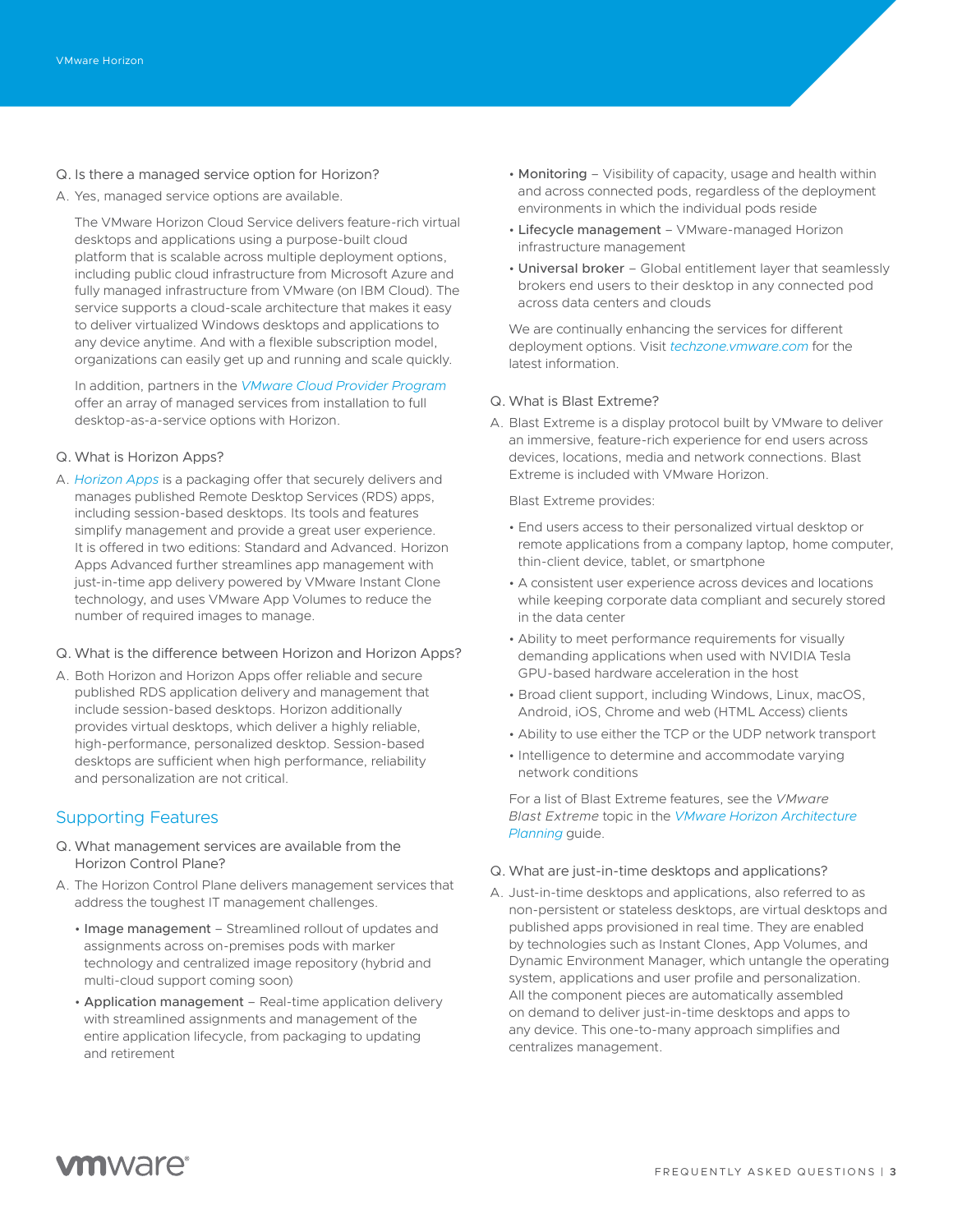## Q. What is Instant Clone technology?

- A. Instant Clone technology dramatically accelerates provisioning of virtual machines (VM) in VMware vSphere. With Instant Clone technology, a booted-up parent VM can be halted and "hot-cloned" to produce child VMs rapidly. By leveraging the same disk and memory of the parent VM, the clone starts in an already booted-up state. This process bypasses the multiple power cycles and reconfiguration calls made with traditional cloning. When combining Instant Clone technology with VMware App Volumes and Dynamic Environment Manager, desktops that retain the user's customization and persona from session to session can be made available rapidly, even though the desktop is destroyed when the user logs out.
- Q. Does Instant Clone technology support published applications?
- A. Yes, Instant Clone technology supports RDS-published applications, leveraging the same storage and memory footprint as the original master image to create a live copy of an application-publishing host in seconds. New and updated applications can be quickly rolled out to a large number of clones with no downtime. Scaling is also simple—a new clone can spin up as needed to elastically support peak demand.
- Q. What is session collaboration?
- A. Session collaboration lets multiple users view and modify the same desktop, such as for peer reviews, design iterations, and training. The desktop owner can invite multiple users to collaborate in real time on their desktop with a great user experience for all users.
- Q. What is cloud pod architecture?
- A. Cloud pod architecture links together multiple pods to form a single, large desktop and application brokering and management environment called a pod federation. It can span multiple sites and data centers, simplifying the administration effort required to manage a large-scale Horizon deployment. The cloud pod architecture feature uses standard Horizon components to provide cross–data center administration, global and flexible user-to-desktop mapping, high-availability desktops, and disaster recovery capabilities.

## Q. What is SSO?

A. Single sign-on, or SSO, permits a user to use one set of login credentials to authenticate and access different applications. As part of VMware Workspace ONE Access included in Horizon subscription offers, end users can use SSO to access web and SaaS apps through the Intelligent Hub browser or the Workspace ONE app catalog. Additionally, True SSO, a Horizon feature, streamlines the login experience to virtual desktops and applications. End users bypass Active Directory with an automatically generated short-lived certificate.

## Supporting Technology

- Q. Does Horizon support NVIDIA vGPU?
- A. Yes. Horizon supports NVIDIA GRID vGPU with vSphere to deliver secure, immersive 3D graphics from the cloud via virtual desktops or RDS-hosted applications, which can be easily accessed across devices and locations.
- Q. What is NSX, and is it included with Horizon editions?
- A. NSX is VMware's software-defined networking solution. It delivers a complete L2-L7 networking and security virtualization platform, providing the ability to manage the entire network as a single entry from a single pane of glass. In addition to greatly simplifying network deployment and management, NSX provides microsegmentation, which restricts east-west network traffic and enhances security in virtual desktop and application environments.

NSX is not bundled in perpetual Horizon editions. You can purchase *[NSX for Horizon](https://www.vmware.com/products/horizon/horizon-nsx.html)* as a standalone license per user. One license type covers both concurrent and named user license types. NSX is typically included in VMware-based infrastructure-as-a-service solutions, such as VMware Cloud on AWS, Google Cloud VMware Engine, and Azure VMware Solution.

- Q. Is there a preferred load balancer for Horizon?
- A. *[NSX Advanced Load Balancer powered by Avi Networks](https://www.vmware.com/products/nsx-advanced-load-balancer.html)* provides a software solution for modern VDI design, giving enterprises better automation and operational simplicity for Horizon deployments at a lower TCO. It provides a nextgeneration application services fabric that delivers flexible, centrally managed load balancing and security services across data centers and clouds. NSX Advanced Load Balancer can identify and prioritize Horizon traffic and deliver analyticsdriven automation. You can deploy load balancing services with one click and troubleshoot issues instantly with detailed application and end-user insights.
- Q. What is vSAN, and is it included in any bundle?
- A. VMware vSAN is VMware's software-defined storage solution. When combined with vSphere, you can reduce the cost and complexity of traditional storage and take the easiest path to hyperconverged infrastructure (HCI) and the hybrid cloud. HCI joins compute and storage resources on industry-standard x86 servers and uses software to abstract and pool cluster resources with unified management software. HCI transforms data centers by simplifying operations through automation, lowering TCO by leveraging industry standard servers, and scaling incrementally. HCI has been *[widely adopted for](https://www.vmware.com/content/dam/digitalmarketing/vmware/en/pdf/products/horizon/vmw-solution-brief-vsan-and-horizon.pdf)  [VDI workloads](https://www.vmware.com/content/dam/digitalmarketing/vmware/en/pdf/products/horizon/vmw-solution-brief-vsan-and-horizon.pdf)* because of its scalability and high IOPS performance because it uses storage local to the appliance.

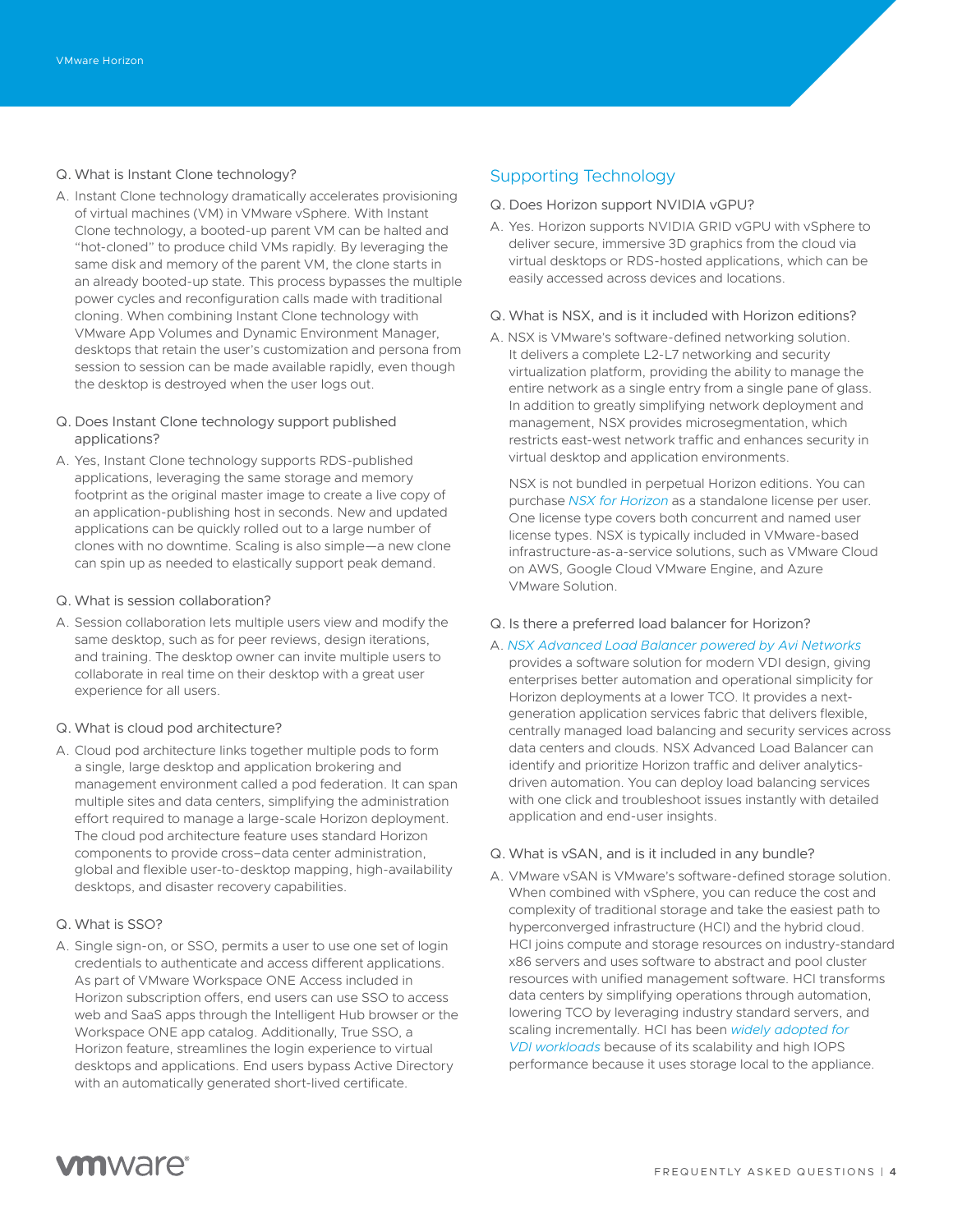VMware vSAN typically is included with hyperconverged appliances, such as Dell EMC VxRail and vSAN Ready Nodes, and VMware-based infrastructure-as-a-service solutions, such as VMware Cloud on AWS, Google Cloud VMware Engine, and Azure VMware Solution. You can also purchase vSAN for Desktop as a standalone license per user. One license type covers both concurrent and named user license types.

- Q. What can I use to monitor my Horizon environment?
- A. Customers can use vRealize Operations for Horizon with their Horizon 7 deployments, but vRealize Operations for Horizon is not supported with Horizon 8 deployments. Alternative monitoring options for Horizon 8 include:
	- VMware has partnered with ControlUp to offer Horizon customers monitoring, reporting, deep in-guest troubleshooting and root cause analysis for their Horizon deployment. Customers can purchase VMware Advanced Monitoring powered by ControlUp as an add-on to Horizon and Workspace ONE Enterprise.
	- Cloud Monitoring Service for unified visibility, health monitoring, and usage across multi-cloud deployments, available with Horizon subscription offerings.
	- New cloud solutions and offers from VMware can be evaluated as they become available, in order to support performance monitoring for on-premise, cloud and hybrid-cloud deployments.

#### Q. Does Horizon require endpoint protection?

A. Like any desktop environment, Horizon virtual desktops can also benefit from endpoint protection. Next-generation antivirus (NGAV) solutions take traditional antivirus software to an advanced level of endpoint security protection, beyond known file-based malware signatures and heuristics by using a system-centric, cloud-based approach.

Our preferred NGAV solution is *[VMware Carbon Black Cloud](https://www.carbonblack.com/)*™, which provides support for persistent Horizon desktops and previews non-persistent clones. Carbon Black uses predictive analytics driven by machine learning and artificial intelligence, combined with threat intelligence, to:

- Detect and prevent malware and fileless non-malware attacks
- Identify malicious behavior and tactics, techniques and procedures from unknown sources
- Collect and analyze comprehensive endpoint data to determine root causes
- Respond to new and emerging threats that previously went undetected

Carbon Black audit and remediation features let admins easily access artifacts from all devices on demand, enabling quick, confident decisions that improve your security posture.

- Q. What if my WAN performance is not good enough for Horizon virtual desktops and applications?
- A. *[VMware SD-WAN by VeloCloud](http://www.velocloud.com/)* provides performance and reliability for virtualized applications and desktops by overcoming network impediments like latency, packet loss, and bandwidth limitations.

*[VMware SD-WAN with VMware Horizon](http://wan.velocloud.com/rs/098-RBR-178/images/sdwan-820-get-high-performance-for-vmware-horizon-using-vmware-sdwan-so-0220.pdf)* offers the following benefits:

- Reliable, secure and efficient access to virtualized apps and desktops, all done dynamically without operator intervention
- Rich user experience delivered by prioritizing real-time Horizon VDI client traffic over lower-priority applications
- Auto-selection of an optimal, low-latency path to connect Horizon clients to VDI applications in the cloud, leveraging cloud-hosted SD-WAN gateways
- Application-aware visibility to help troubleshoot poor user experience at any remote location and analyze historical trends
- Secure segmentation of user traffic within SD-WAN to isolate VDI clients from one another
- Flexible security via a built-in firewall or using third-party security services

#### Packaging and Licensing

For more information, see:

- *[Feature comparison for perpetual Horizon editions](https://www.vmware.com/content/dam/digitalmarketing/vmware/en/pdf/products/horizon/vmware-horizon-editions-compare-chart.pdf?src=WWW_HrzOld_Compare_FeatureComparison)*
- *[Feature comparison for Horizon subscription licenses](https://www.vmware.com/content/dam/digitalmarketing/vmware/en/pdf/products/horizon/vmware-horizon-cloud-and-horizon7-comparison-matrix.pdf)*
- Q. How is Horizon licensed?
- A. Horizon is available in two license models.
	- Named User (NU) For virtual environments with staff that require dedicated access to a virtual machine (VM) throughout the day.
	- Concurrent Connection User (CCU) For virtual environments with a high number of users who share machines throughout the day, such as students and shift workers. A concurrent connection is defined as a powered-on VM and connected virtual desktop session.

All components in the Horizon bundles are licensed for up to the total number of Horizon NUs or CCUs that you have purchased.

For both NU and CCU models, the bundle components cannot be split among users—although a bundle has individual components, they are considered a single product. For example, if an end user is connected only to a virtual desktop, the other associated components of the bundle, such as vSphere Desktop or Workspace ONE Access, are considered attached to that user and not entitled to other users.

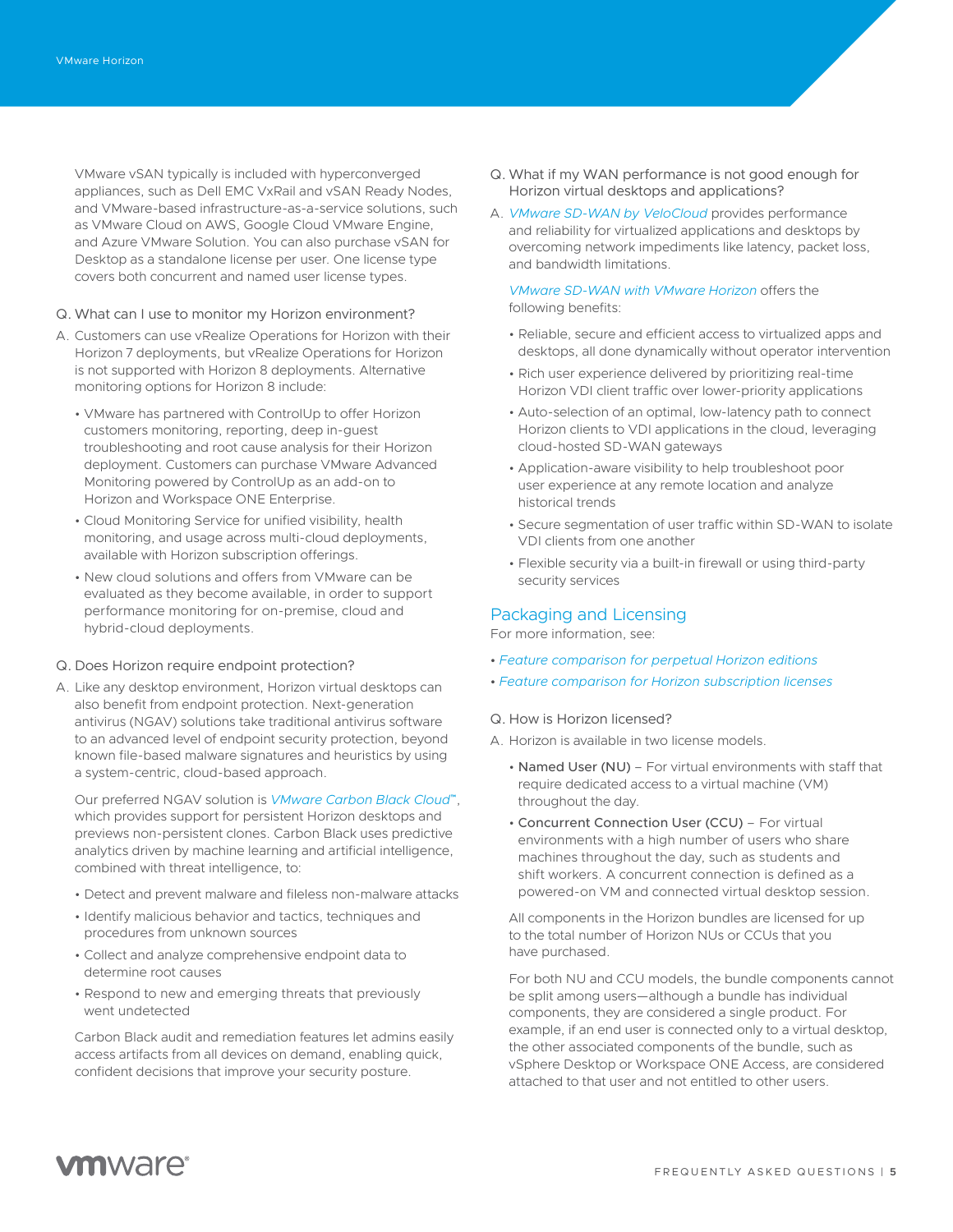- Q. What types of packaging and licensing options are available for Horizon?
- A. Horizon is available as subscription, term or perpetual offering.

A Horizon subscription provides a single, flexible entitlement to all Horizon technology, services and deployment options: on-premises, in the cloud, or for hybrid and multi-cloud use cases. You can choose from these subscription licenses:

- Horizon Universal Desktop and application delivery for on-premises or cloud deployment
- Horizon Apps Universal Application delivery for on-premises or cloud deployment
- Horizon Subscription Desktop and application delivery for cloud deployment
- Horizon Apps Subscription Application delivery for cloud deployment

If you prefer a term license:

• Horizon Term Enterprise Edition – 3-month and 1-year term SKUs based on the Horizon Enterprise Edition license entitlements. Includes production support.

Horizon is available in five perpetual editions:

- Horizon Standard Edition Simple, powerful VDI with a great user experience
- Horizon Advanced Edition Cost-effective delivery of virtual desktops and applications through a unified workspace
- Horizon Enterprise Edition Desktops and applications delivered with closed-loop management and automation
- Horizon Apps Standard Edition Simple, powerful application virtualization with a great user experience
- Horizon Apps Advanced Edition Powerful application virtualization with closed-loop management and automation

For customers who already have vSphere, perpetual add-on licenses are available for Horizon Standard, Horizon Advanced and Horizon Enterprise, which provide the Horizon infrastructure for use on top of their existing VMware SDDC.

- Q. If I have perpetual licenses, can I upgrade them to subscription licenses?
- A. Yes, you can use the *[Horizon Subscription Upgrade Program](https://www.vmware.com/promotions/2019-subscription-upgrade-program-horizon.html)* to upgrade your perpetual licenses to Horizon Universal subscriptions.
- Q. Which VMware vSphere edition does VMware Horizon contain? How many licenses are included?
- A. Horizon editions include VMware vSphere Desktop, which has the same features and functionality as VMware vSphere Enterprise Plus Edition. With vSphere Desktop, you can deploy as many hosts as needed to support the number of named or concurrent connection users for which you are licensed.
- Q. Can I run other server workloads on the vSphere component included in Horizon editions?
- A. The Horizon vSphere and VMware vCenter® components are restricted to desktop infrastructure. Components that make up the Horizon VDI include VMware View® Manager™, VMware vCenter Server® , and any desktop management, performance monitoring, and automation tools used solely for hosted desktop virtual machines for RDS hosts.
- Q. Is Horizon Enterprise Edition equivalent to the View Enterprise Edition?
- A. No. Horizon Enterprise Edition is different from Horizon View Enterprise Edition, and they vary greatly in their entitlements. View Enterprise Edition reached its end of availability in 2013. Customers with View Enterprise with current support and subscription continue to receive feature updates and support. Active View Enterprise customers can also upgrade to any new Horizon edition.

## Purchasing

- Q. How do I purchase VMware Horizon?
- A. VMware Horizon is available through *[VMware sales reps](https://www.vmware.com/company/contact_sales.html)*, authorized *[VMware resellers](https://partnerlocator.vmware.com/#sort=relevancy)* and desktop competency partners, or through the *[VMware Store](https://store-us.vmware.com/)*. For more information, visit *<https://www.vmware.com/go/horizon>*.
- Q. What happens if I am using an earlier version of Horizon, like VMware Horizon View?
- A. All customers with a valid VMware SnS contract are eligible to upgrade to the latest version of Horizon at no cost. If you do not have a current SnS contract and want to reinstate your contract, contact VMware Support or visit *[https://www.](https://www.vmware.com/support/questions.html) [vmware.com/support/questions.html](https://www.vmware.com/support/questions.html)*.
- Q. How do I get a Horizon client for my devices, and how much does it cost?
- A. Horizon clients for different devices and operating systems are included as part of the Horizon solution at no additional cost and are available in the *[product download portal](https://my.vmware.com/en/web/vmware/downloads/info/slug/desktop_end_user_computing/vmware_horizon_clients/5_0)*. Additionally, the Horizon Client for iOS is available from the App Store, and the Horizon Client for Android is available from Google Play.
- Q. Which Horizon bundle components can be purchased standalone?
- A. You can purchase the following as a standalone license: ThinApp, App Volumes, Dynamic Environment Manager, vSphere for Desktop, and Horizon for Linux.

## **vm**ware<sup>®</sup>